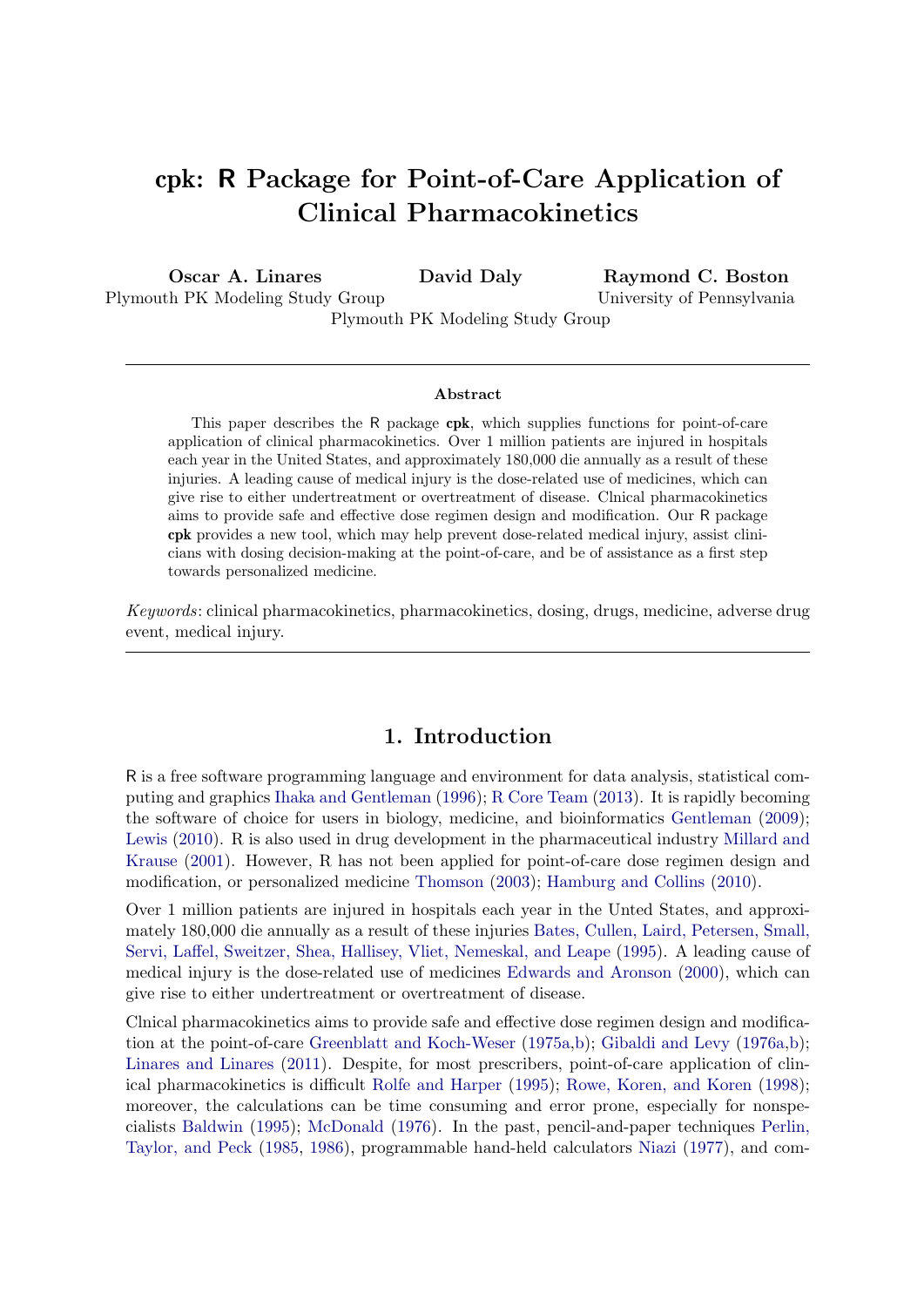puters [Walton, Dovey, Harvey, and Freemantle](#page-17-10) [\(1999\)](#page-17-10) have been used to perform point-of-care clinical pharmacokinetic calculations. However, these once-utilized 20th-century technologies, including software, are no longer available, obsolete, or hard to get.

Today, powerful hand-held or pocket computers are available with powerful processors, large solid-state drives, and gigabytes of memory. In addition, R [Ihaka and Gentleman](#page-16-0) [\(1996\)](#page-16-0); [R](#page-17-0) [Core Team](#page-17-0) [\(2013\)](#page-17-0) is now mature, wise, and easy to get. Furthermore, because R is written in C, it operates efficiently on coat-pocket microcomputers. Though 21st-century software technology advances are now readily available [Boston, Stefanovski, Moate, Linares, and Greif](#page-16-9) [\(2003\)](#page-16-9), software for point-of-care computational clinical pharmacokinetics utilizing them is not.

This paper describes application of the R package cpk for point-of-care dose regimen design and modification. Four case studies are presented to highlight the package and describe its use. A major aim of our work has been to make this software technology widely available through The Comprehensive R Archive Network (CRAN: http://cran.r-project.org/web/packages/). The software is readily obtained by calling **install.packages("cpk")** from within R.

# 2. Basic Concepts

Pharmacokinetics refers to the study of the time-course of drugs and their metabolites in the body; it is based upon the concept of drug disposition: the fate of a drug in the body with regard to its absorption, distribution, metabolism, and elimination (ADME). These processes are described by a number of parameters; for point-of-care clinical pharmacokinetics, they are tabulated in the Glossary of Symbols (Table [1\)](#page-2-0).

Pharmacokinetics is linked to drug effect by the drug-receptor complex theory [Burgen](#page-16-10) [\(1966\)](#page-16-10). This theory holds that the intensity of drug effect is related, in part, to the concentration of drug gaining access to drug receptors. The time-course of drug concentration at the receptor, therefore, strongly influences the time-course of drug action. Unfortunately, most clinically-important drug receptors reside at clinically-inaccessible tissue sites. However, drug concentrations in clinically-accessible fluids such as blood or plasma correlate with drug concentrations at the receptor so that they can effectively substitute for receptor-level drug concentration measurements. Thus, for most patients, the concept of a Minimum Effective Concentration (MEC) and a Maximum Safe Concentration (MSC) defines a therapeutic range [Peck, Conner, and Murphy](#page-17-11) [\(1991\)](#page-17-11).

Two aspects of therapeutic range are important to emphasize [Tozer and Rowland](#page-17-12) [\(2006\)](#page-17-12). First, such ranges are established from studies in groups of patients; therefore, the MEC and MSC are average values only. Occasionally, a patient may show a beneficial response at a drug level below the average MEC or may not benefit until levels exceed the average MEC. Likewise, a patient may exhibit drug toxicity at drug levels below the average MSC or, in contrast, may not exhibit toxicity at levels above the average MSC. Hence, the therapeutic range should be viewed only as an initial guide to therapy. Drug levels are best interpreted in probability terms in relation to the MEC and MSC; that is, levels below the MEC are less likely to result in the expected benefit than those above, whereas high levels confer increasing probability of toxicity, as the MSC is approached or exceeded. Second, drug efficacy and drug toxicity can only be determined from direct clinical assessment of a patient's drug response. Thus, drug levels cannot be used as sole criterion for drug effectiveness or toxicity; they are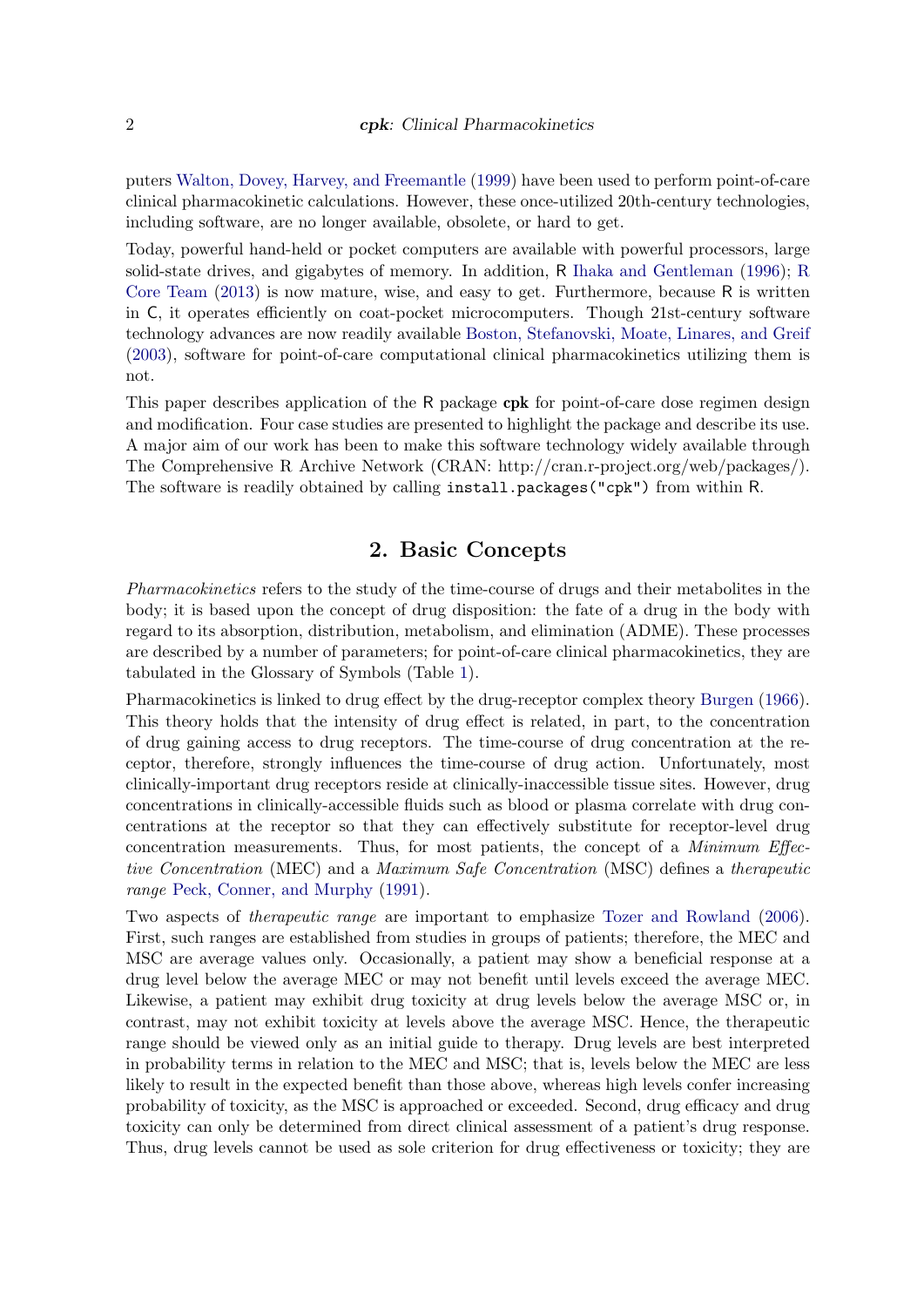| Parameter        | Units                     | Definition                                     |
|------------------|---------------------------|------------------------------------------------|
| $V_d$            | L/kg                      | Apparent volume of distribution                |
| Cl               | L/kg/h                    | Clearance rate                                 |
| $k_e$            | $h^{-1}$                  | elimination<br>First-order<br>rate<br>constant |
| $t_{1/2}$        | $\boldsymbol{\mathrm{h}}$ | Elimination half-life                          |
| <b>MEC</b>       | $\mu$ g/L                 | Minimum effective concentration                |
| <b>MSC</b>       | $\mu$ g/L                 | Maximum safe concentration                     |
| $D_{po}$         | $\mu$ g                   | Oral drug dose                                 |
| $D_{iv}$         | $\mu$ g                   | $D_{po}$ when $F=1$                            |
| $\overline{F}$   | %                         | Bioavailability                                |
| ŧ                | $\mathbf{h}$              | Time                                           |
| $D_B$            | $\mu$ g                   | Amount of drug in the body                     |
| $\tau$           | $\mathbf{h}$              | Dosing interval                                |
| $TTC$            | $\mu$ g/L                 | Target therapeutic concentration               |
| $D_{Rate}$       | mg/h                      | Dose rate                                      |
| $D_M$            | $mg$ every $\tau$         | Maintenance dose                               |
| AR               |                           | Accumulation ratio                             |
| $C_{ss}$         | $\mu$ g/L                 | Steady-state concentration                     |
| $C_{\text{max}}$ | $\mu$ g/L                 | Maximum concentration (peak)                   |
| $C_{\min}$       | $\mu$ g/L                 | Minimum concentration (trough)                 |
| C(t)             | $\mu$ g/L                 | Concentration-time                             |
| $\tau_{\rm max}$ | $\mathbf{h}$              | Maximum dosing time interval                   |

<span id="page-2-0"></span>Table 1: Glossary of Symbols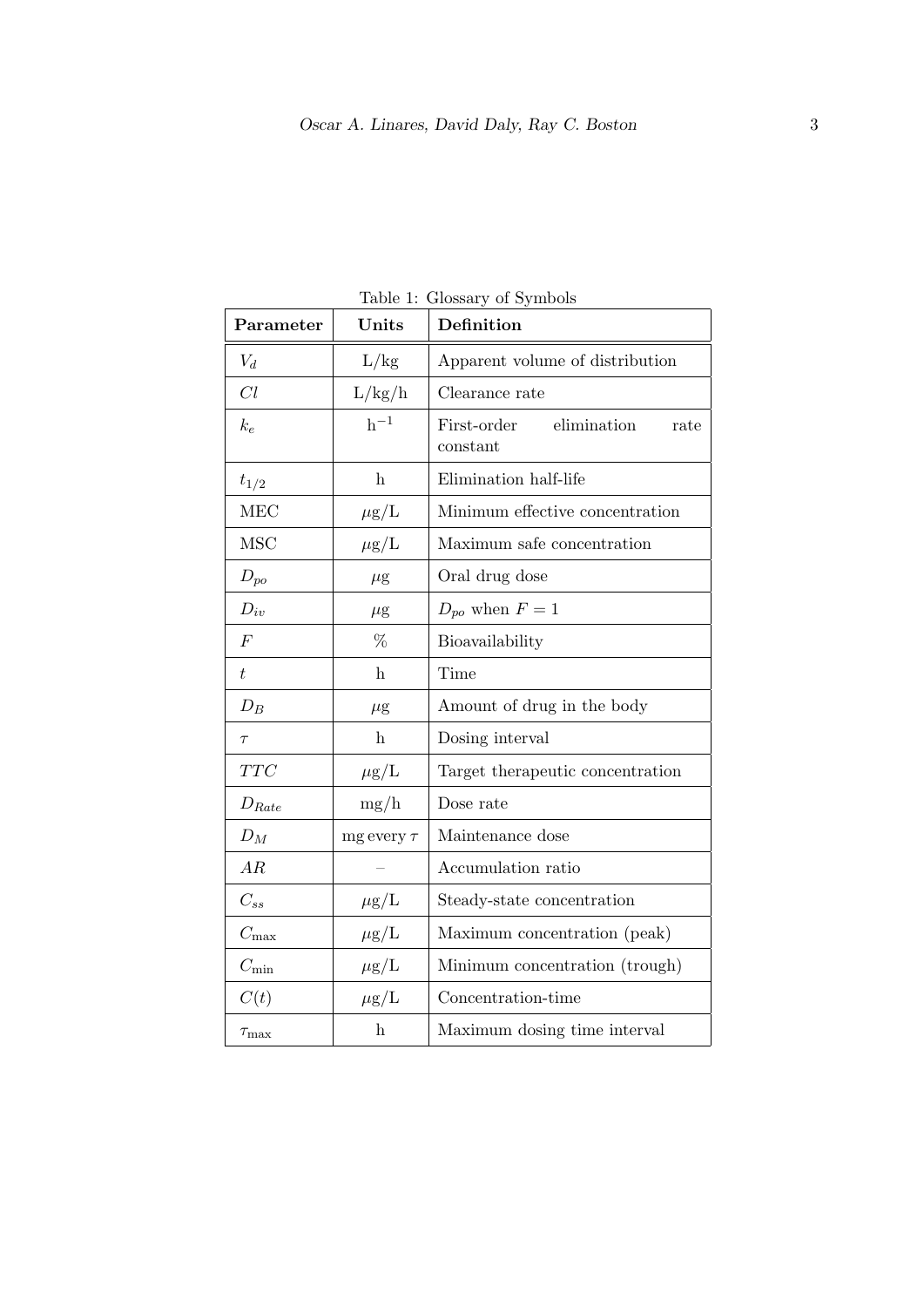

<span id="page-3-0"></span>Figure 1: Dosing model.

best used in conjunction with clinical observations to investigate the contribution of drug effect to the patient's clinical state.

### 2.1. Dosing Model

Figure [1](#page-3-0) shows a simplified diagram of a drug's path through a patient's body [Linares and](#page-17-3) [Linares](#page-17-3) [\(2011\)](#page-17-3); [Linares, Daly, Stefanovski, and Boston](#page-16-11) [\(2013\)](#page-16-11). The patient takes a pill  $(D_{po})$ , which enters the gastrointestinal tract (compartment 1) and is absorbed  $(D_{po} \times F)$  into the body (compartment 2). F represents the drug's bioavailability, i.e., the portion of the oral dose that enters the bloodstream. The triangle cuts into the compartment, which is accessible for sampling (compartment 2). The pill ends up partly metabolized by the liver and partly eliminated into the urine.  $k_e$  represents the total rate at which liver and kidneys eliminate the drug from the body. The model assumes that the amount eliminated from the gastrointestinal tract into the feces is negligible. It also assumes the patient takes multiple doses and blood or plasma levels have reached steady state.

The amount of drug at time  $t$  (constant) in the accessible compartment (compartment 2, Figure 1) is given by the following linear constant coefficient differential equation:

<span id="page-3-1"></span>
$$
\frac{dD_B}{dt} = -k_e D_B(t) + D_{po} \times F \tag{1}
$$

where  $D_B$  represents the amount of drug in the body:  $D_{po} \times F = D_B$ ; also  $D_B = C \times V_d$ . Integration of Equation [2.1](#page-3-1) gives [Linares, Zech, Jacquez, Rosen, Sanfield, Morrow, Supiano,](#page-17-13) [and Halter](#page-17-13) [\(1988\)](#page-17-13),

$$
D_B(t) = e^{k_e t} D_B(0) + \int_0^t e^{k_e(t-\tau)} (D_{po} \times F)(\tau) d\tau
$$
 (2)

where  $D_B(0)$  is the initial amount of drug present in compartment 2 (accessible compartment).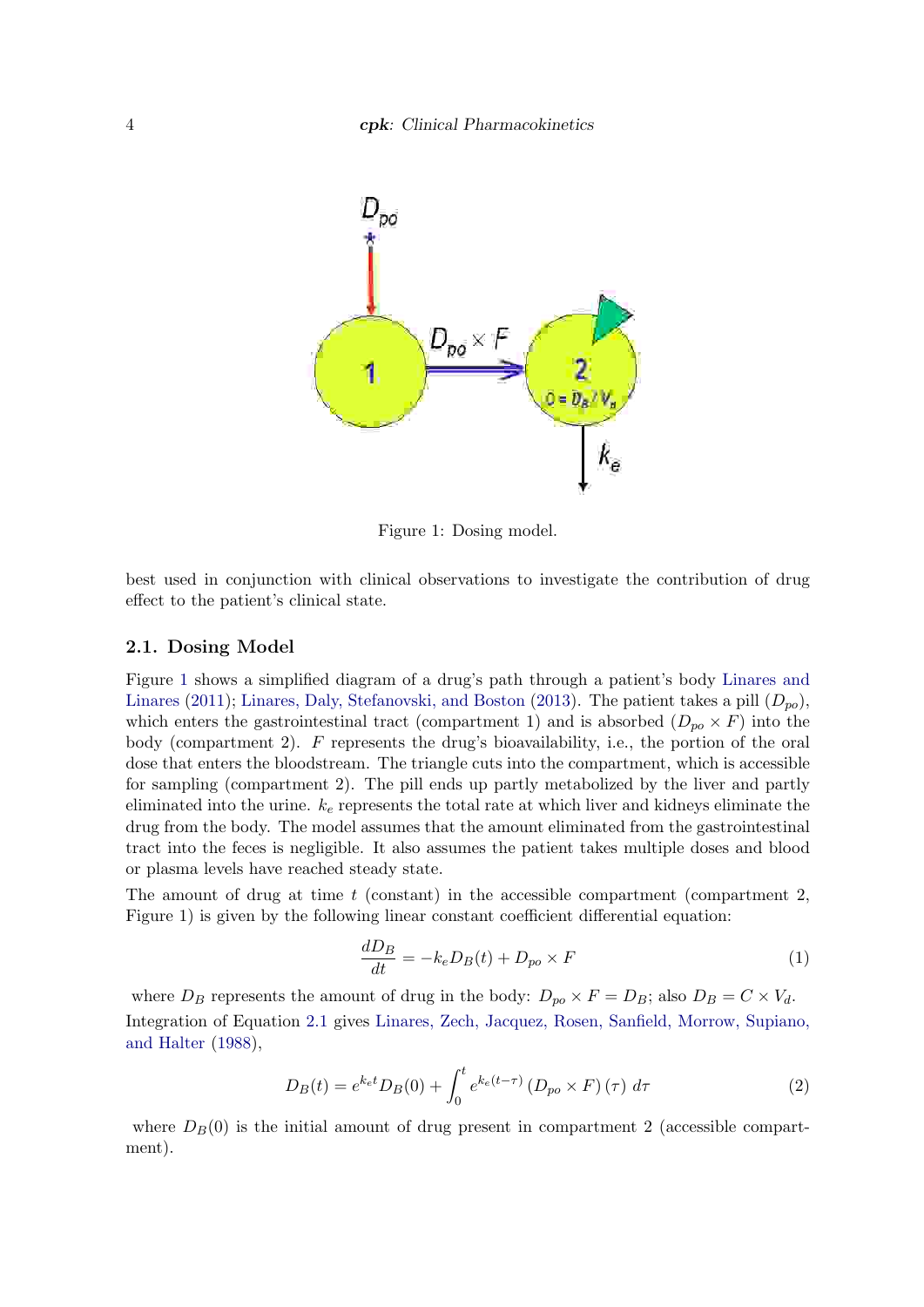### 2.2. Drug Disposition Parameters

Apparent Volume of Distribution:  $V_d$  is a proportionality constant, or scale factor, relating the amount of drug in the body to its measured concentration in blood or plasma. The estimate represents the volume throughout the body, which the amount of drug would have to be distributed in, to produce the measured blood or plasma concentration. In other words, it is the volume required to account for all the drug in the body if it were present throughout the body at the same concentration as in the measured sample.

Clearance rate: Cl is the volume of blood or plasma completely cleared of drug per unit time (e.g.,  $L/h$ ). A drug's Cl measures how well the body can eliminate or metabolize the drug. Drug Cl is used to calculate a maintenance dose of drug or to forecast steady-state drug concentrations in blood or plasma. The  $Cl$  is a composite measure that represents drug elimination from the body by all routes.

First-order elimination rate constant:  $k_e$  represents the total fractional rate of loss of drug from the body or the fraction of the  $V_d$  that is cleared of drug during an interval of time.

*Elimination half-life*:  $t_{1/2}$  is defined as the time required for any given blood or plasma drug concentration to decrease by one-half of its original value. The  $t_{1/2}$  is a good indicator for predicting when steady-state is achieved during a multiple fixed-dose regimen. Clinically, a drug can be considered to have achieved steady-state after 5 half-lives.

### 2.3. Simplified Clinical Pharmacokinetic Equations

Personalizing a drug dosing regimen using R package cpk involves the following steps:

Step 1 Determine a target therapeutic concentration (TTC) of drug for the patient based on the drug's therapeutic range, or its average:

$$
TTC = \frac{MSC - MEC}{\ln\left(\frac{MSC}{MEC}\right)} \left(\mu g/L\right). \tag{3}
$$

Step 2 Calculate the dose rate to acheive the desired TTC:

$$
D_{Rate} = \frac{TTC \times Cl}{F} \times 0.001 \, (\text{mg/h}).\tag{4}
$$

Step 3 Select a dosing interval,  $\tau$ , and calculate the drug's maintenance dose:

$$
D_M = D_{Rate} \times \tau \, (\text{mg every } \tau \, \text{h}). \tag{5}
$$

When medicines are administered as a multiple-dose regimen, each successive doses are administered before the preceding doses are completely eliminated, so that medicine accumulates according to its accumulation ratio  $(AR)$ :

$$
AR = \frac{1}{(1 - e^{-k_e \cdot \tau})} \approx \frac{\tau}{t_{1/2}},\tag{6}
$$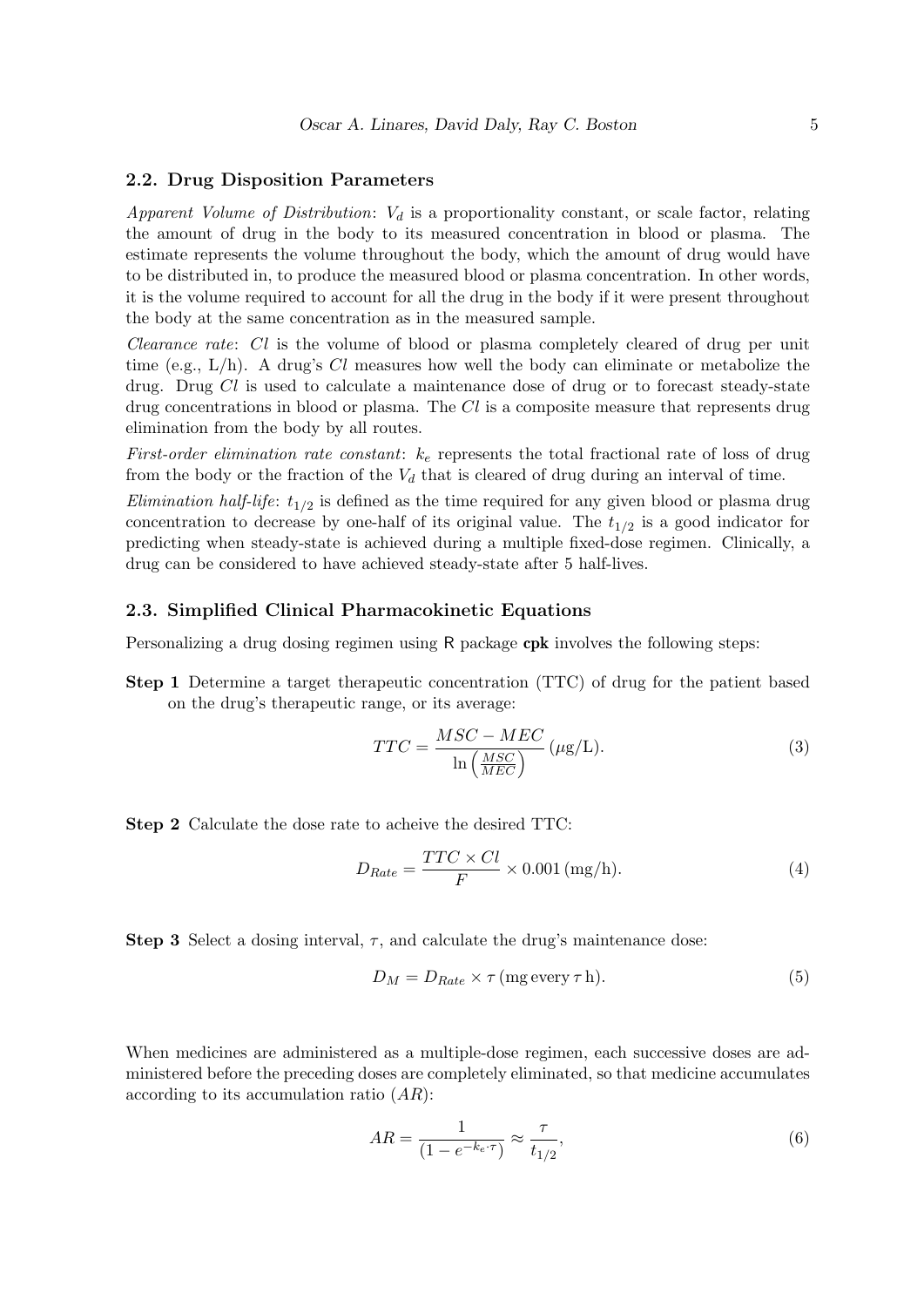where  $t_{1/2}$  is the medicines elimination half-life [Greenblatt](#page-16-12) [\(1985\)](#page-16-12). Under this constraint, the steady-state blood or plasma concentration of medicine can be calculated using the following equation:

$$
C_{ss} = \frac{D_{Rate} \times F}{Cl} \times AR.
$$
\n(7)

The blood or plasma concentration of medicine will also fluctuate between a maximum (peak) and minimum (trough) concentration:

$$
C_{\text{max}} = \frac{F \times D_{po}}{V_d} \times AR \tag{8}
$$

and

$$
C_{\min} = C_{\max} \times e^{-k_e \cdot \tau}.
$$
\n(9)

The concentration of medicine in the blood or plasma over time, i.e., the medicines concentrationtime or clearance curve is given by:

$$
C(t) = C_0 \times e^{-k_e \cdot t} \tag{10}
$$

The maximum dosing time interval for a multiple dosing interval to maintain blood or plasma medicine concentrations between MSC and MEC,  $t_{\text{max}}$ , is [Tothfalusi and Endrenyi](#page-17-14) [\(2003\)](#page-17-14):

$$
\tau_{\max} = \frac{\ln\left(\frac{C_{\max} \text{ or } MSC}{C_{\min} \text{ or } MEC}\right)}{k_e}.
$$
\n(11)

# 3. Case Studies

### 3.1. Case Study 1

Using pencil and paper technique, a clinician treats an 86 kg man with medicine X for stomach pain (The NHANES 1999-2002 mean weight for men in the United States is  $86.1 \pm 0.4$  [standard error of mean] kg). How does clinical pharmacokinetics allow the clinician to determine a more appropriate personalized dose?

Step 1: The clinician determines a target therapeutic concentration (TTC) for medicine X based on its therapeutic range of 50 to 20  $\mu$ g/L:

$$
TTC = \frac{50 - 20}{\ln\left(\frac{50}{20}\right)} = 33 \, (\mu \text{g/L}).
$$

**Step 2:** The clinician looks up the medicine's  $Cl$  and  $F$  (bioavailability) in the physician's desk reference (PDR), and finds that they equal 0.51 L/kg/h and 0.74, respectively:

$$
D_{Rate} = \frac{33\mu\text{g/L} \times 0.51 \text{ L/h/kg} \times 86 \text{ kg}}{0.74} \times 0.001 \text{ mg/h} = 2.0 \text{ mg/h}.
$$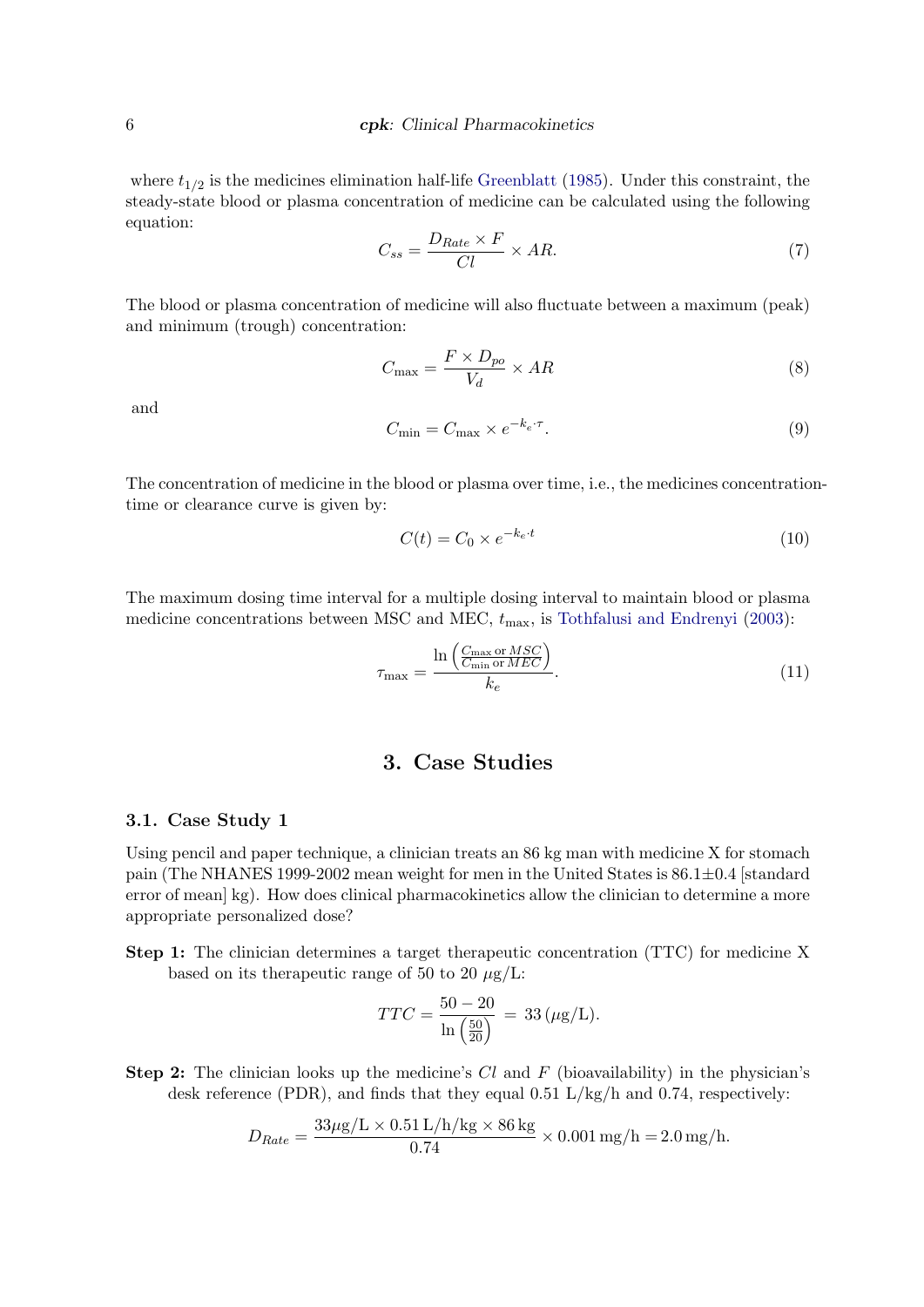Step 3: The clinician seeks to determine a suitable dosing interval to keep the plasma medicine X concentration between 50 (MSC) and 20 (MEC). Since,

$$
\frac{MSC}{MEC} = \frac{1}{e^{-k_e \cdot \tau_{\text{max}}}},
$$

$$
e^{-k_e \cdot \tau_{\text{max}}} = \frac{MEC}{MSC} = \frac{20}{50} = 0.40.
$$

Taking the natural logarithm of both sides gives

 $-k_e \cdot \tau_{\text{max}} = -0.9163.$ 

The  $V_d$  of medicine X from the PDR is 2.8 L/kg. So,

$$
k_e = Cl/V_d = (0.51 \text{ L/kg/h} \times 86 \text{ kg}) \div 2.8 \text{ L/kg} = -0.1824.
$$

Hence,

$$
-0.1824 \cdot \tau_{\text{max}} = -0.9163.
$$

Finally, solving for  $t_{\text{max}}$  gives

$$
\tau_{\text{max}} = \frac{-0.9163}{-0.1824} = 5.0 \,\text{h}.
$$

The  $t_{\text{max}}$  of 5 h means that the longest dosing interval that can be selected for this patient is 5 h. But, because administration of medicine X every 5 h is not practical, a dosing interval  $(\tau)$  should be selected from one of the following practical values: 4, 6, 8, 12, or 24 h [Mehvar](#page-17-15) [\(1998\)](#page-17-15). In this case, a  $\tau$  of 4 h is the best choice. Now, the maintenance dose for medicine X is calculated to be

$$
D_M = 2.0 \,\mathrm{mg/h} \times 4 \,\mathrm{h} = 8 \,\mathrm{mg} \,\mathrm{every} \, 4 \,\mathrm{h}.
$$

Back calculation [Gullberg and Jones](#page-16-13) [\(1994\)](#page-16-13) can be performed to check that the administered dose predicts a plasma concentration for medicine X that falls within the desired target therapeutic concentration (TTC), or within its therapeutic range:

$$
TTC_{\text{predicted}} = \frac{D_{Rate} \times F}{Cl} = \frac{2000 \,\mu\text{g/h} \times 0.74}{0.51 \,\text{L/h/kg} \times 86 \,\text{kg}} = 33.7 \mu\text{g}.
$$

### 3.2. Case Study 2

A 46-year-old African-American man who is 6'4" (193 cm) tall, weighs 398 lb (181 kg) is 1 day postoperative from strangulated right inguinal hernia repair [Linares](#page-16-14) [\(2010\)](#page-16-14). He complains of severe 8/10 pain. Examination reveals a clean surgical scar with no signs of infection. The patient recieves morphine 5 mg intravenously every 6 h postoperatively. This dose is based on a standard morphine dosing protocol.

Morphine's disposition parameters are [Baselt and Cravey](#page-15-2) [\(2006\)](#page-15-2); [Linares and Linares](#page-17-3) [\(2011\)](#page-17-3):  $t_{1/2} = 4$  h;  $k_e = 0.3180$ h<sup>-1</sup>;  $V_d = 4.5$  L/kg;  $Cl = 1.43$  L/kg/h. Morphine's oral F ranges from 15 to 64% and averages 38%. But, for intravenous administration, F is 100% ( $F = 1$ ). Morphine's therapeutic range is 80 to 10  $\mu$ g/L, MSC and MEC, respectively, in surgical patients, and its evidence-based analgesic plasma levels in cancer patients are  $> 20 \mu g/L$  [Gourlay,](#page-16-15) [Willis, and Lamberty](#page-16-15) [\(1986\)](#page-16-15); [Sawe, Dahlstrom, Paalzow, and Rane](#page-17-16) [\(1981\)](#page-17-16).

A personalized morphine dose regimen is designed for the patient using R package cpk.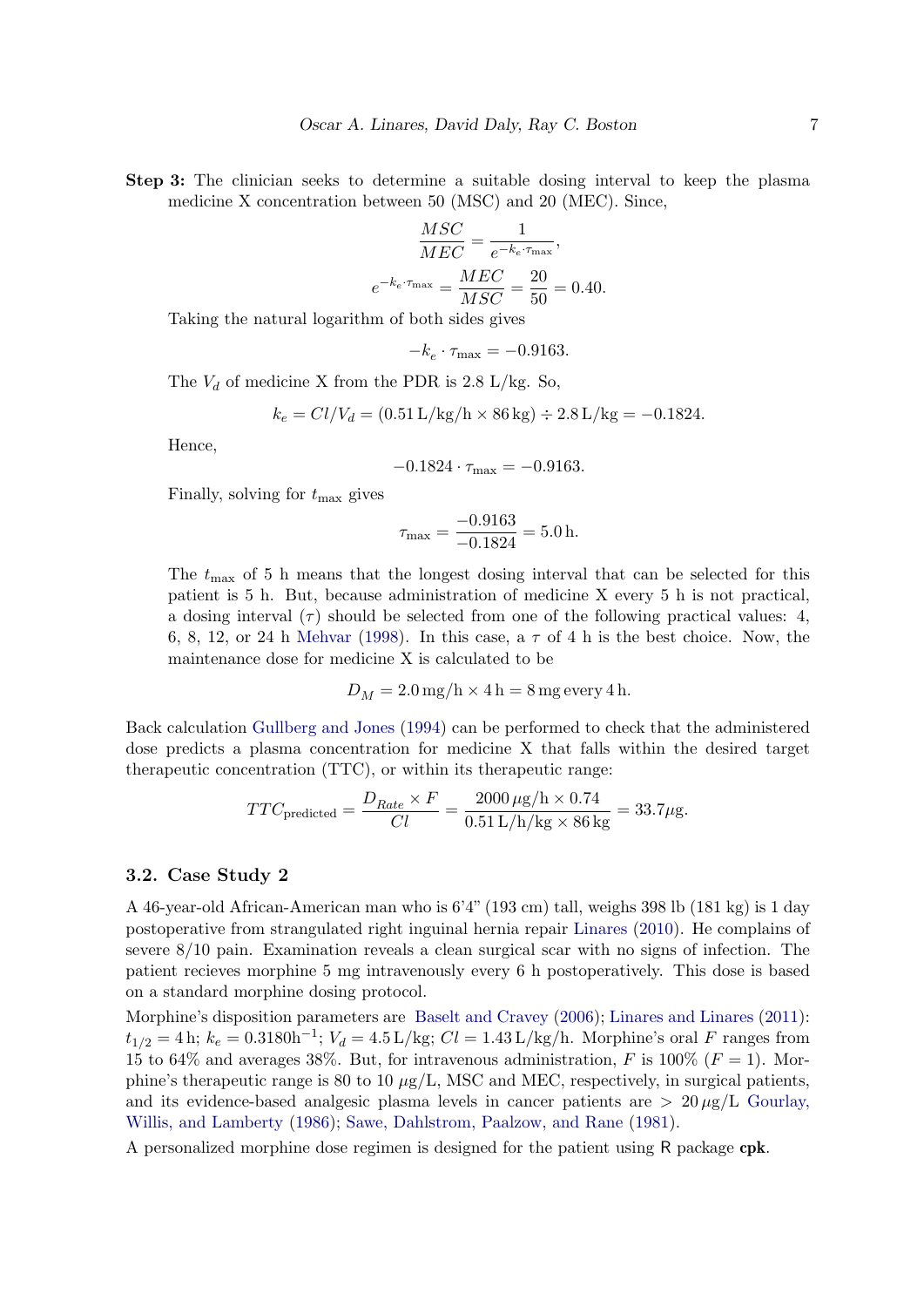Step 1: The clinician loads the R package cpk and initializes appropriate variables. Then, the clinician sets a target therapeutic concentration (TTC) of  $25 \mu g/L$  based on morphine's known analgesic plasma levels ( $> 20 \mu g/L$ ):

library(cpk)

```
#####################################
# Patient weight (kg)
#####################################
wtkg = 181; # kg#####################################
# Morphine Disposition Parameters
#####################################
thalf = 4; # h
ke = 0.3180; # h^{\sim}-1vd = 4.5; # L/kgcl = 1.43; \# L/h/kgf = 1.00; # dpo range: 15-64% (avg 38%), IV f = 1.
#### TTC
ttc = 25; # ug/L
```
Step 2: The clinician calculates the morphine dose rate to acheive the desired TTC using the  $dr.fn()$  function and assigns the result to the dr variable:

 $dr$  <-  $dr$ .  $fn$  (ttc,  $cl$ , wtkg,  $f$ ) [1] "The value of dr (mg/h) is 6.47"

**Step 3:** The clinician sets the dosing interval to  $\tau = 4 h$  based on morphine's  $t_{1/2}$  and calculates the dose:

#### Set dosing interval based on thalf  $di = 4;$  # h  $\# \# \#$  Calculate dose (if  $f = 1$ , dose IV) dpo <- dpo.fn (dr, di) dpo/1000 # convert to mg [1] "The value of dpo (ug) is 25880" [1] 25.88

Analysis: Back calculation is performed to check that the calculated morphine dose predicts a plasma concentration for morphine that falls within the desired target therapeutic concentration (TTC):

#### Back calculation  $bc.ttc \leftarrow bc.ttc.fn (dr, f, cl, wtkg)$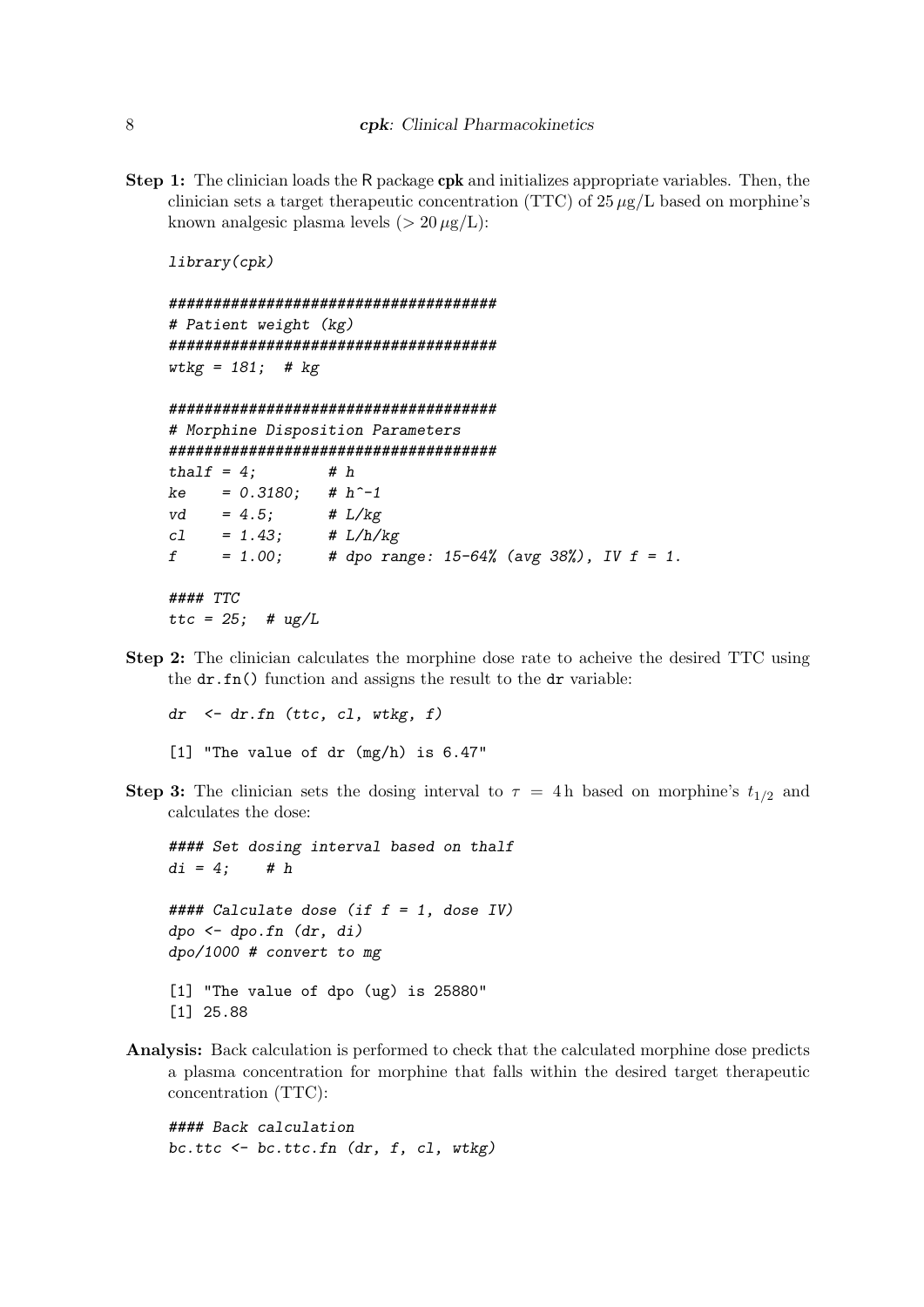```
[1] "The value of bc.ttc (ug/L) is 25"
```
Check R package cpk suggested personalized dosing regimen:

```
#### Check R cpk suggested dosing regimen
#### predict avg steady-state concentration
#### predict fluctuations about steady-state
# accumulation ratio
ar \leq ar.fn (ke, di)
# concentration steady-state
\text{css} <- \text{css_fn} (f, dpo, di, cl, wtkg)
\text{css} * ar # ug/L
# Fluctuation about steady-state (ug/L)
cmax \leq cmax.fn (f, dpo, vd, ar, wkg)cmin <- cmin.fn (cmax, ke, di)
[1] "The value of ar is 1.4"
[1] "The value of css (ug/L) is 25"
[1] 35
[1] "The value of cmax (ug/L) is 44.48"
[1] "The value of cmin (ug/L) is 12.47"
```
To determine why the patient's morphine dosing regimen was not effectively controlling his postoperative pain, we use the R package cpk to analyze the postoperative morphine dosing regimen based on standard dosing:

```
#### Check postoperative dosing regimen
#### predict avg steady-state concentration
dpo = 5000; # ugdi = 6; # h
# accumulation ratio
ar \leq ar.fn (ke, di)
# concentration steady-state
css <- css.fn (f, dpo, di, cl, wtkg)
\text{css} * ar # \text{ug/L}[1] "The value of ar is 1.2"
[1] "The value of css (ug/L) is 3.22"
[1] 3.864
```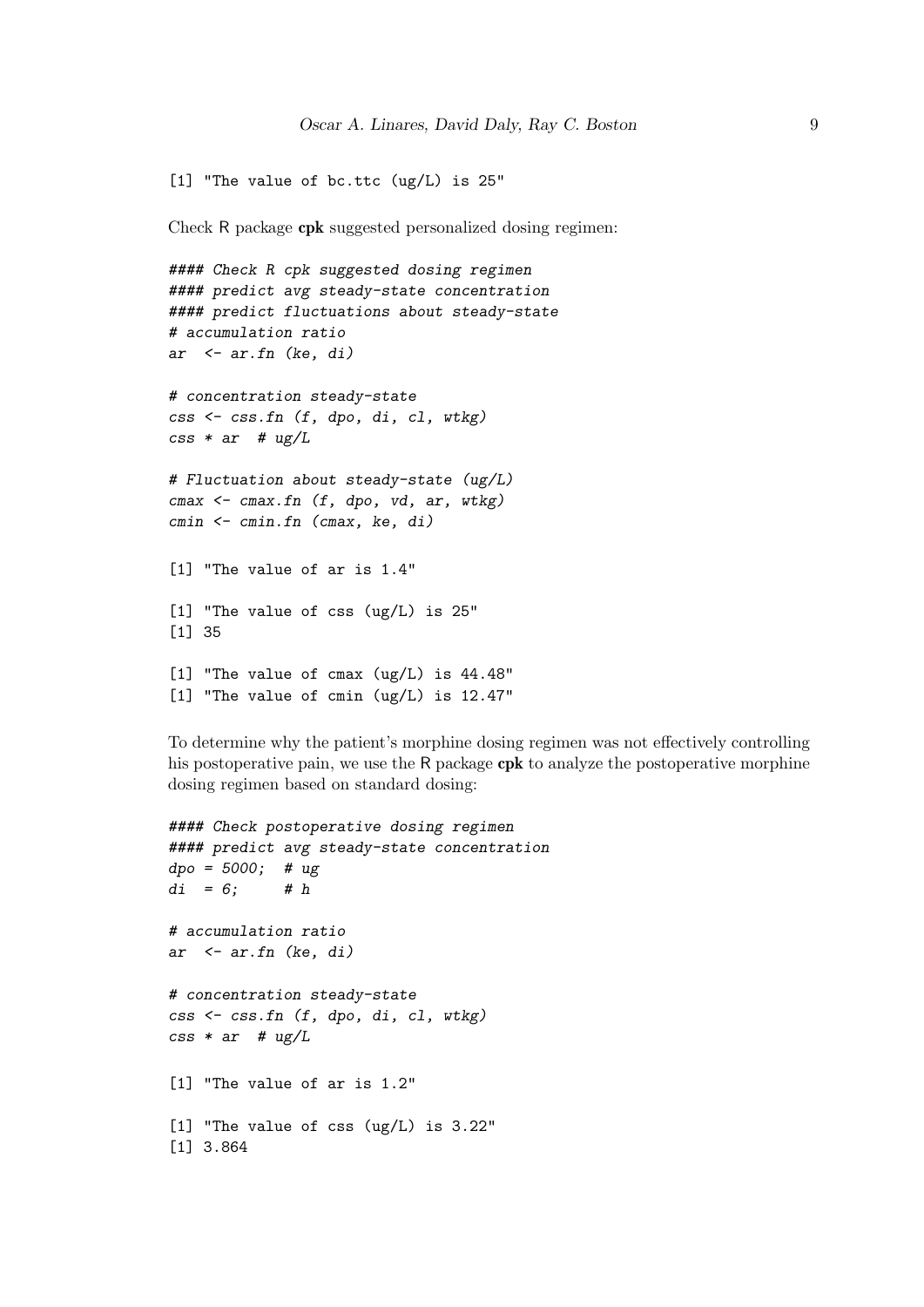```
# Fluctuation about steady-state (ug/L)
cmax \leq cmax.fn (f, dpo, vd, ar, wkg)cmin <- cmin.fn (cmax, ke, di)
[1] "The value of cmax (ug/L) is 7.37"
[1] "The value of cmin (ug/L) is 1.09"
```
Findings: Clinical pharmacokinetic analysis using R package cpk shows that undertreatment caused the patient's lack of postoperative pain control. As shown in Figure [2](#page-10-0) (Panel A), morphine plasma levels were below its minimum effective concentration throughout dosing periods. However, as shown in Figure [2](#page-10-0) (Panel B), and below, the R package cpk multiple-dose morphine regimen design improved upon the standard dosing protocol. The dose regimen design maintained therapeutic morphine levels for over 2 hrs.

```
#### Check R cpk dosing regimen design
# concentration-time curve (ug/L)
ct \leftarrow ct.fn(cmax, time=2.0)ct \leftarrow ct.fn(cmax, time=2.5)ct < -ct.fn/cmax, time=2.75)
ct \leftarrow ct.fn(cmax, time=3.0)[1] "The value of ct (ug/L) at time h is 23.55"
[1] "The value of ct (ug/L) at time h is 20.09"
[1] "The value of ct (ug/L) at time h is 18.55"
[1] "The value of ct (ug/L) at time h is 17.13"
```
### 3.3. Case Study 3

A 55-year-old Caucasian man is diagnosed with cancer of the prostate with spread to the spine [Linares and Linares](#page-17-3) [\(2011\)](#page-17-3). He is hospitalized complaining of severe 10/10 pain. The clinician choses intravenous morphine for pain control.

Step 1: The clinician loads the R package cpk and initializes appropriate variables; then, uses online help (??ttc) to determine an average target therapeutic concentration (TTC) for pain control in this patient:

```
#####################################
# Patient weight (kg)
#####################################
wtkg = 100; # kg#####################################
# Morphine Disposition Parameters
#####################################
thalf = 4; # h
ke = 0.3180; # h^{\sim}-1
```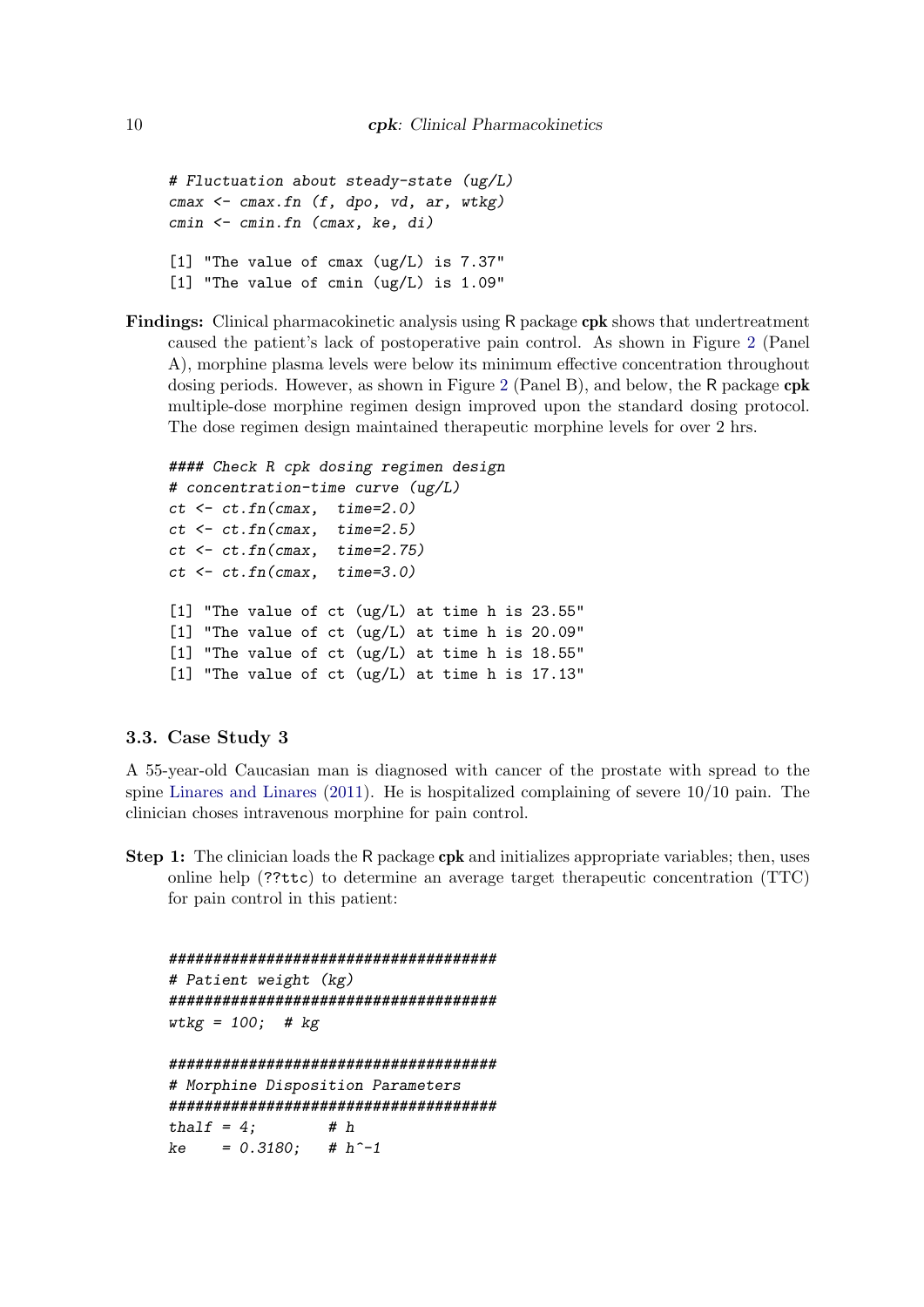

<span id="page-10-0"></span>Figure 2: (A) Postoperative multiple-dose morphine regimen based on standard dosing. (B) R cpk package multiple-dose morphine regimen design.

```
vd = 4.5; # L/kgcl = 1.43; \# L/h/kgf = 1.00; # dpo range: 15-64\% (avg 38\%), IV f = 1.
#####################################
# Morphine Therapeutic Range
#####################################
# NOTE Morphine MEC = 10; MSC = 80;
msc = 80;mec = 10;#### Calculate TTC
ttc <- ttc.fn(msc, mec)
[1] "The value of ttc (ug/L) is 33.66"
```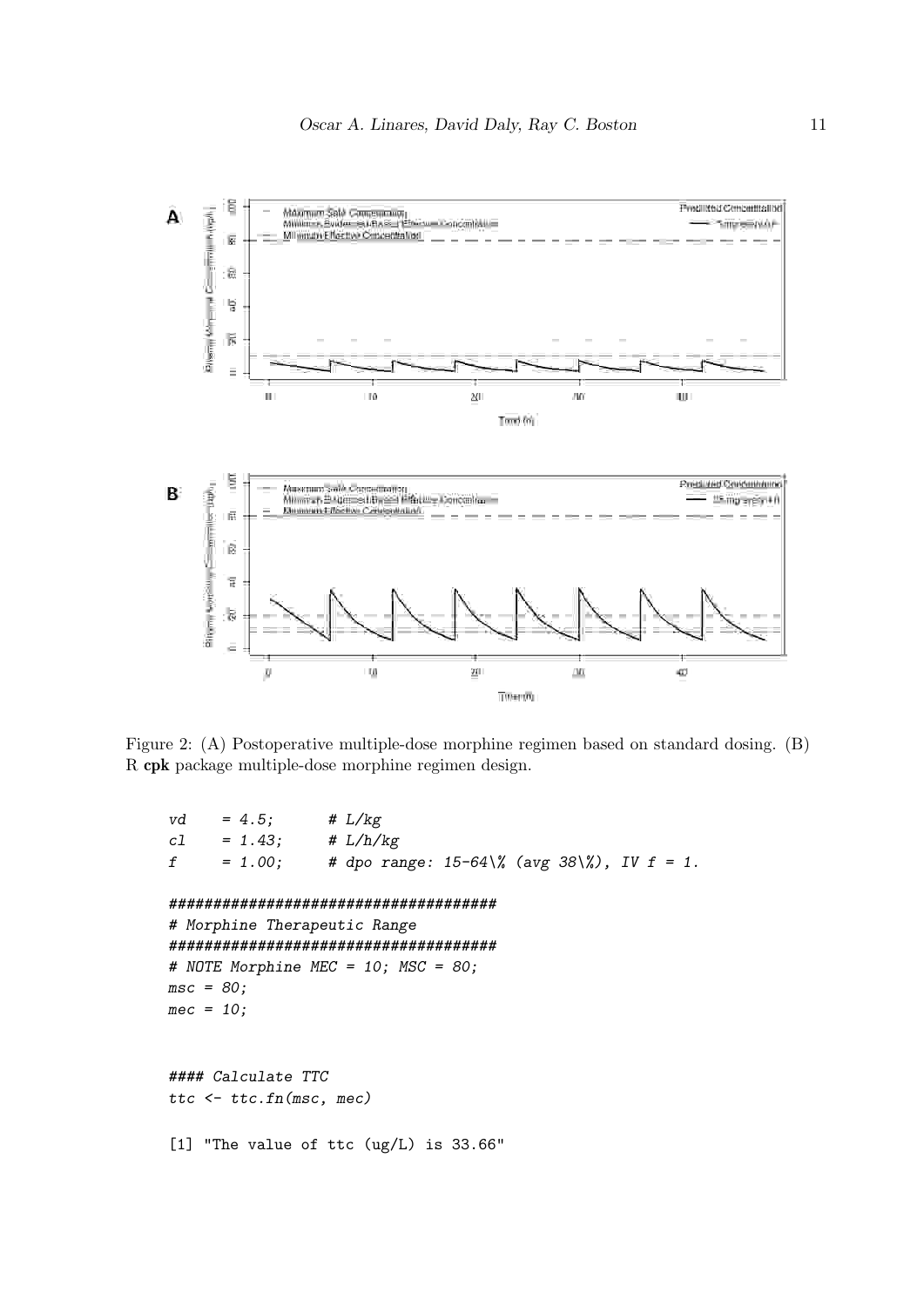Step 2: The clinician determines the morphine dose rate to acheive the desired TTC using the dr.fn() function and assigns the result to the dr variable:

 $dr$  <-  $dr$ .  $fn$  (ttc,  $cl$ , wtkg,  $f$ ) [1] "The value of dr  $(mg/h)$  is 4.86" (rounded to 5)

Step 3: The clinician calculates the dosing interval using the di.fn() function and assigns the result to the di variable; then, calculates the dose:

```
di <- di.fn(msc, mec, ke)
[1] "The value of di (h) is 6.5" (rounded to 6)
\# \# \# Calculate dose (if f = 1, dose IV)
dr = 5; di = 6;
dpo \leftarrow dpo.fn (dr, di)dpo/1000 # convert to mg
[1] "The value of dpo (ug) is 30000"
[1] 30
```
Analysis: Back calculation is performed to check that the calculated morphine dose predicts a plasma concentration for morphine that falls within the desired target therapeutic concentration (TTC):

#### Back calculation bc.ttc <- bc.ttc.fn (dr, f, cl, wtkg)

[1] "The value of bc.ttc (ug/L) is 35"

Check R package cpk suggested personalized dosing regimen steady-state and fluctua-

tions in plasma morphine levels:

```
#### Check R cpk suggested dosing regimen
#### predict avg steady-state concentration
#### predict fluctuations about steady-state
# accumulation ratio
ar \leftarrow ar.fn (ke, di)
# concentration steady-state
css <- css.fn (f, dpo, di, cl, wtkg)
\text{css} * ar # ug/L
# Fluctuation about steady-state (ug/L)
cmax \leftarrow cmax.fn (f, dpo, vd, ar, wkg)cmin <- cmin.fn (cmax, ke, di)
```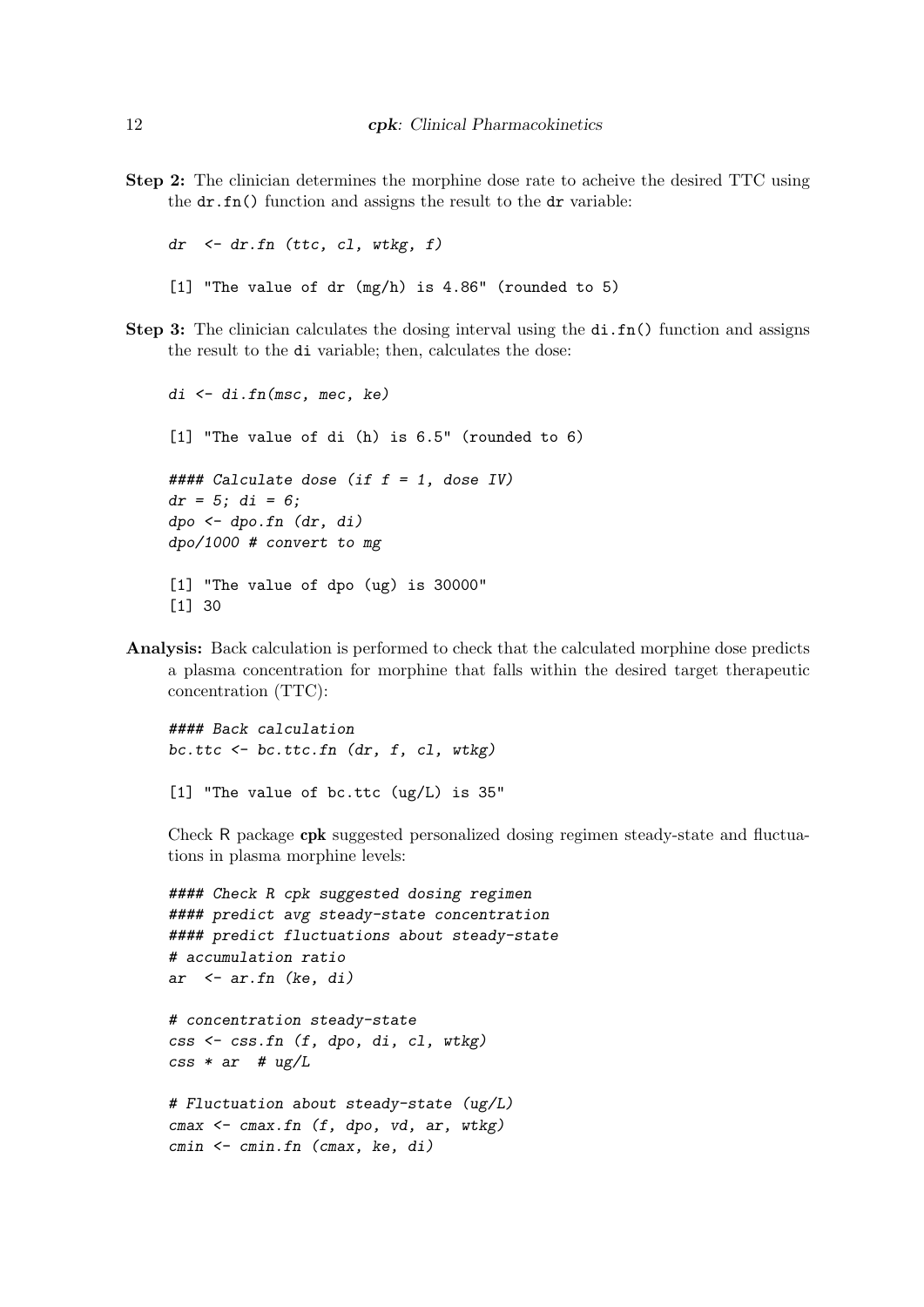```
[1] "The value of ar is 1.2"
[1] "The value of css (ug/L) is 34.97"
[1] 41.964
[1] "The value of cmax (ug/L) is 80"
[1] "The value of cmin (ug/L) is 11.87"
#### Check R cpk dosing regimen design
# concentration-time curve (ug/L)
ct \leftarrow ct.fn(cmax, time=0)ct \leftarrow ct.fn(cmax, time=4.0)ct \leftarrow ct.fn(cmax, time=4.25)ct \leftarrow ct.fn(cmax, time=4.5)ct \leftarrow ct.fn(cmax, time=4.75)ct \leftarrow ct.fn(cmax, time=5.0)ct \leftarrow ct.fn(cmax, time=6.0)[1] "The value of ct (ug/L) at time h is 80"
[1] "The value of ct (ug/L) at time h is 22.42"
[1] "The value of ct (ug/L) at time h is 20.71"
[1] "The value of ct (ug/L) at time h is 19.13"
[1] "The value of ct (ug/L) at time h is 17.66"
[1] "The value of ct (ug/L) at time h is 16.31"
[1] "The value of ct (ug/L) at time h is 11.87"
```
Findings: Clinical pharmacokinetic analysis using R package cpk shows that using the  $ct.fn()$ function, the dosing design predicts plasma morphine concetrations between the time of dose administration and the trough, which are within the therapeutic range (Figure [3\)](#page-12-0).



<span id="page-12-0"></span>Figure 3: Cancer pain multiple-dose morphine regimen design.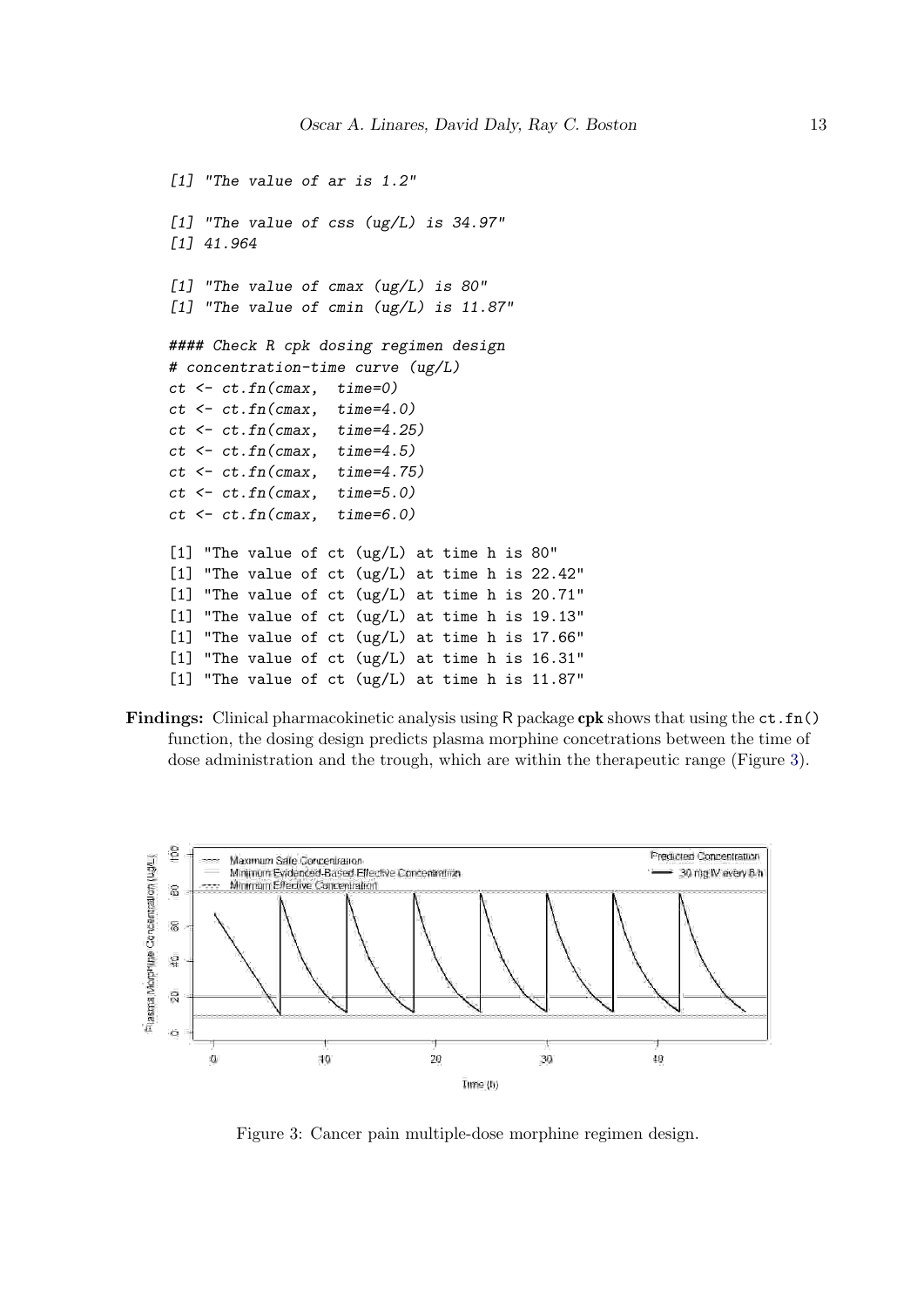3.4. Case Study 4

A 38-year-old athletic African-American woman who is 6'0" (183 cm) tall, weighs 191 lb (87 kg) is postoperative outpatient hysterectomy without oopherectomy. During 12 hours in recovery, she received a total of 150 mg of morphine intravenously. She is being discharged home on orally administered morphine pills. The average bioavailability,  $(f)$ , of morphine is 38% and must be taken into account. The clinician choses R package cpk to design an outpatient postoperative pain control regimen for the patient:

Step 1: The clinician loads the R package cpk and initializes appropriate variables. Specifically, the wtkg variable is appropriately initialized and f is initialized to account for morphines f of 38%:

```
#####################################
# Patient weight (kg)
#####################################
wtkg = 87; # kg#####################################
# Morphine Disposition Parameters
#####################################
thalf = 4; # h
ke = 0.3180; # h^{\sim}-1vd = 4.5; # L/kgcl = 1.43; \# L/h/kgf = 0.38; # dpo range: 15-64\% (avg 38\%), IV f = 1.
#####################################
# Morphine Therapeutic Range
#####################################
# NOTE Morphine MEC = 10; MSC = 80;
msc = 80;
mec = 10;#### Calculate TTC
ttc <- ttc.fn(msc, mec)
[1] "The value of ttc (ug/L) is 33.66"
```
Step 2: The clinician determines the morphine dose rate to acheive the desired TTC using the  $dr.fn()$  function and assigns the result to the dr variable:

 $dr \leq dr$ .fn (ttc, cl, wtkg, f) [1] "The value of dr (mg/h) is 11.13" (rounded to 10)

Step 3: The clinician calculates the dosing interval using the di.fn() function and assigns the result to the di variable; then, calculates the dose: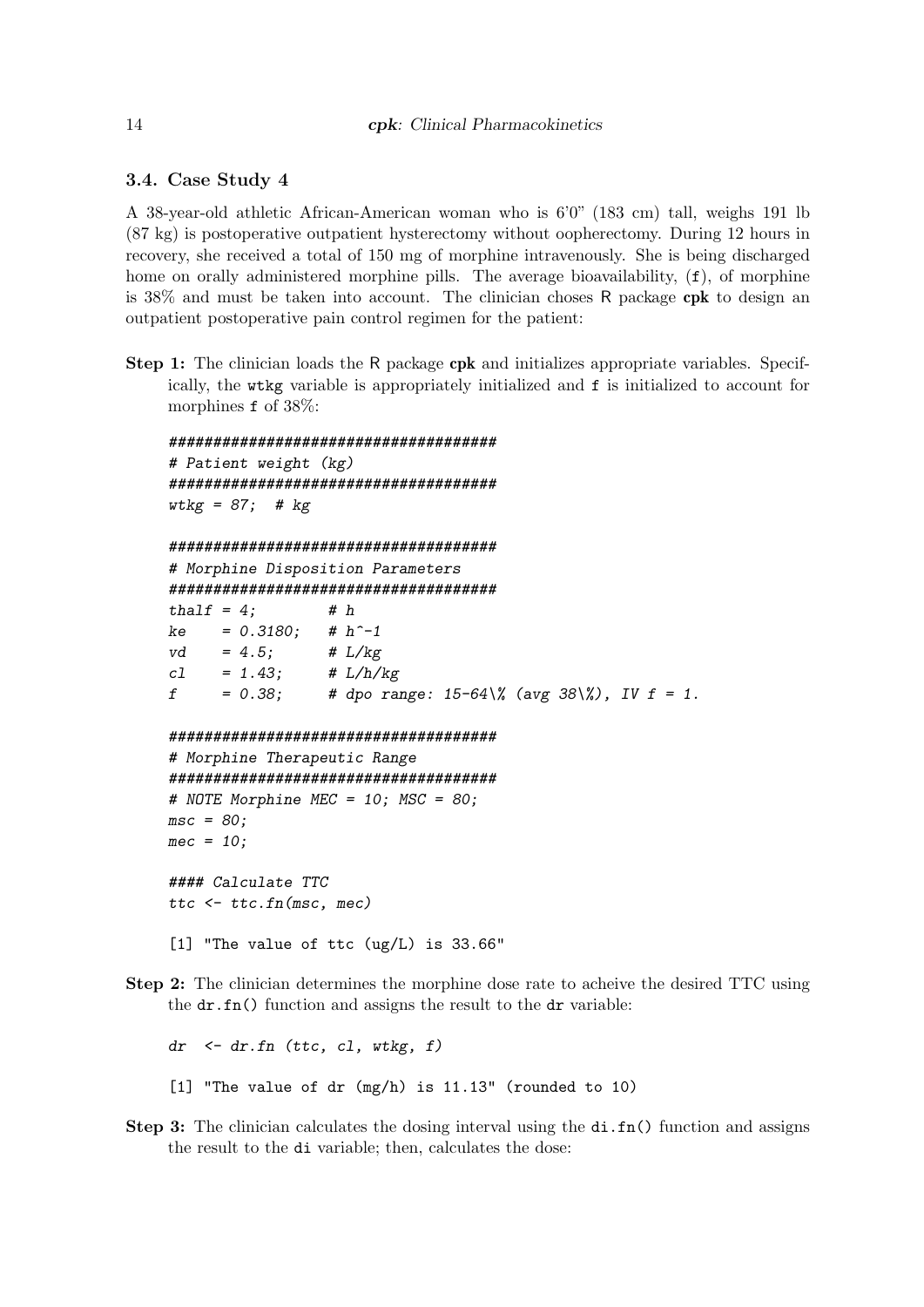```
di \leftarrow di.fn(msc, mec, ke)[1] "The value of di (h) is 6.5" (rounded to 6)
#### Calculate dose
dr = 10; di = 6;
dpo \leftarrow dpo.fn (dr, di)dpo/1000 # convert to mg
[1] "The value of dpo (ug) is 60000"
[1] 60
```
Analysis: Back calculation is performed to check that the calculated morphine dose predicts a plasma concentration for morphine that falls within the desired target therapeutic concentration (TTC):

```
#### Back calculation
bc.ttc \leq bc.ttc.fn (dr, f, c], wtkg)
[1] "The value of bc.ttc (ug/L) is 30.5"
#### Check R cpk suggested dosing regimen
#### predict avg steady-state concentration
#### predict fluctuations about steady-state
# accumulation ratio
ar \leq ar.fn (ke, di)
# concentration steady-state
css <- css.fn (f, dpo, di, cl, wtkg)
\text{css} * ar # ug/L
# Fluctuation about steady-state (ug/L)
cmax \leq cmax.fn (f, dpo, vd, ar, wtkg)
cmin <- cmin.fn (cmax, ke, di)
[1] "The value of ar is 1.2"
[1] "The value of css (ug/L) is 30.54"
[1] 36.648
[1] "The value of cmax (ug/L) is 69.89"
[1] "The value of cmin (ug/L) is 10.37"
```
Findings: Clinical pharmacokinetic analysis using R package cpk shows that the predicted postoperative pain control regimen maintains plasma morphine levels within its therapeutic range (Figure [4\)](#page-15-3).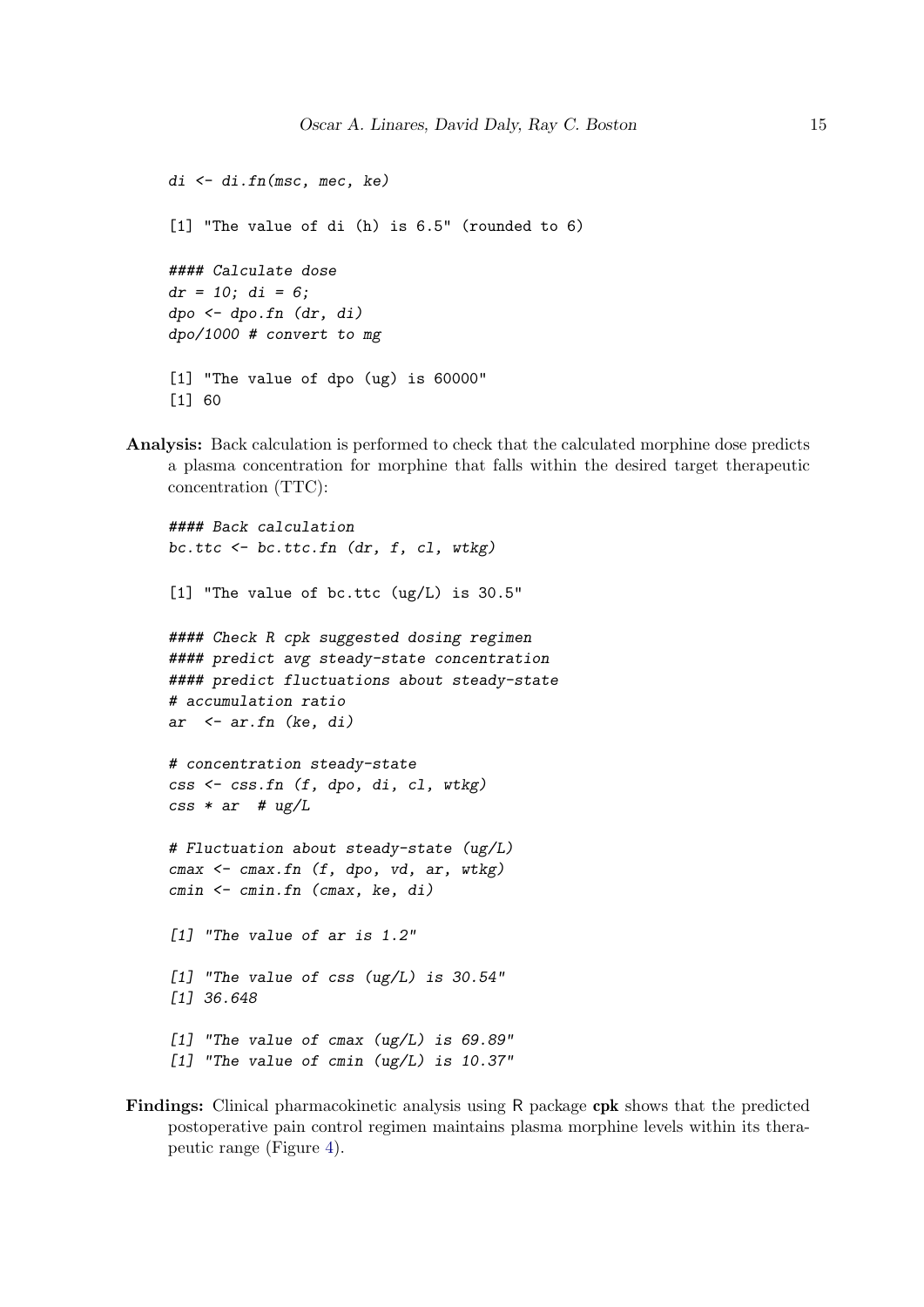

<span id="page-15-3"></span>Figure 4: Predicted postoperative oral morphine dose regimen design.

# 4. Conclusion

Over 1 million patients are injured in hospitals each year in the United States, and approximately 180,000 die annually as a result of these injuries [Bates](#page-15-0) et al. [\(1995\)](#page-15-0). A leading cause of medical injury is the dose-related use of medicines [Edwards and Aronson](#page-16-4) [\(2000\)](#page-16-4), which can give rise to either undertreatment or overtreatment of disease.

Drug dosing guidelines and "package inserts" provide ranges of doses thought to be safe and effective for most patients. Prescribers individualize therapy by intuitively increasing or decreasing doses based on these guidelines and package-insert instructions, as well as on their interpretation of a patient's clinical response to therapy. While the intuitive approach to drug dosing apparently works well for a number of drugs, therapy for certain drugs, e.g., cancer drugs and pain medicines, can be improved. Moreover, the intuitive approach to drug dosing has its risks and may trigger adverse drug events at the point-of-care [Ghandi, Weingart, Borus,](#page-16-16) [Seger, Peterson, Burdick, Seger, Shu, Federico, Leape, and Bates](#page-16-16) [\(2003\)](#page-16-16). Because, a leading cause of medical injury is the either the over- or under-dosing of medicines [Edwards and](#page-16-4) [Aronson](#page-16-4) [\(2000\)](#page-16-4), point-of-care application of clinical pharmacokinetics [Greenblatt and Koch-](#page-16-5)[Weser](#page-16-5) [\(1975a](#page-16-5)[,b\)](#page-16-6); [Gibaldi and Levy](#page-16-7) [\(1976a,](#page-16-7)[b\)](#page-16-8) using R package cpk provides a new tool, which may help prevent dose-related medical injury, assist clinicians with dosing decision-making at the point-of-care, and be of assistance as a first step towards personalized medicine.

## References

<span id="page-15-1"></span>Baldwin L (1995). "Calculating drug dose." BMJ, 310, 1154.

<span id="page-15-2"></span>Baselt R, Cravey R (2006). Disposition of Toxic Drugs and Chemicals in Man. 4th Edition. Chemical Toxicology Institute, Foster City, CA.

<span id="page-15-0"></span>Bates D, Cullen D, Laird N, Petersen L, Small S, Servi D, Laffel G, Sweitzer B, Shea B,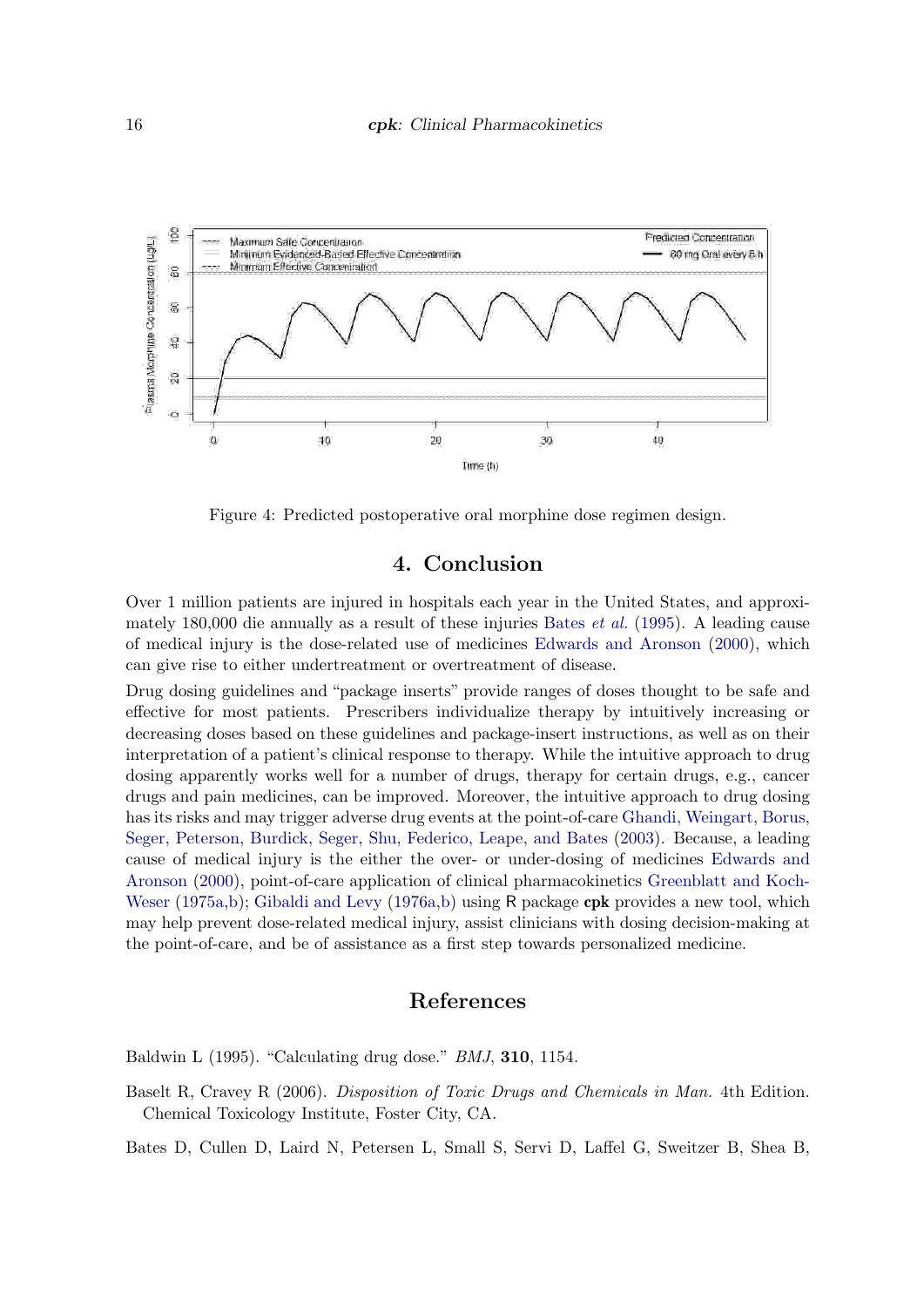Hallisey R, Vliet M, Nemeskal R, Leape L (1995). "Incidence of adverse drug events and potential adverse drug events: Implications for prevention." JAMA, 274(1), 29–34.

- <span id="page-16-9"></span>Boston R, Stefanovski D, Moate P, Linares O, Greif P (2003). "Cornerstones to shape modeling for the 21st century: introducing the AKA-Glucose project." Adv Exp Med Biol, 537, 21–42.
- <span id="page-16-10"></span>Burgen A (1966). "The drug-receptor complex." J Pharm Pharmacol, 18(3), 137–149.
- <span id="page-16-4"></span>Edwards I, Aronson J (2000). "Adverse drug reactions: definitions diagnosis, and management." Lancet, 356, 1255–1259.
- <span id="page-16-1"></span>Gentleman R (2009). R Programming for Bioinformatics. Chapman & Hall/CRC, Boca Raton, FL.
- <span id="page-16-16"></span>Ghandi T, Weingart S, Borus J, Seger A, Peterson J, Burdick E, Seger E, Shu K, Federico F, Leape L, Bates D (2003). "Adverse drug events in ambulatory care." N Engl J Med, 348(16), 1556–1564.
- <span id="page-16-7"></span>Gibaldi M, Levy G (1976a). "Pharmacokinetics in clinical practice. I. Concepts." JAMA,  $235(17), 1864-1867.$
- <span id="page-16-8"></span>Gibaldi M, Levy G (1976b). "Pharmacokinetics in clinical practice. II. Applications." Anesthesiology,  $235(18)$ ,  $1987-1002$ .
- <span id="page-16-15"></span>Gourlay G, Willis R, Lamberty J (1986). "A double-blind comparison of the efficacy of methadone and morphine in postoperative pain control." Anesthesiology, 64, 322–327.
- <span id="page-16-12"></span>Greenblatt D (1985). "Elimination half-life of drugs: value and limitations." Ann Rev Med, 36, 421–427.
- <span id="page-16-5"></span>Greenblatt D, Koch-Weser J (1975a). "Clinical pharmacokinetics (First of two parts)." New Engl J Med, 293, 702–705.
- <span id="page-16-6"></span>Greenblatt D, Koch-Weser J (1975b). "Clinical pharmacokinetics (Second of two parts)." New Engl J Med, 293, 964–970.
- <span id="page-16-13"></span>Gullberg R, Jones A (1994). "Guidelines for estimatimg the amount of alcohol consumed from a single measurement of blood alcohol concentration: re-evaluation of Widmark's equation." Forensic Sci Inter, 69, 119–130.
- <span id="page-16-3"></span>Hamburg M, Collins F (2010). "The path to personalized medicine." N Engl J Med, 363, 301–304.
- <span id="page-16-0"></span>Ihaka R, Gentleman R (1996). "R: A langiage for data analysis and graphics." Journal of Computational and Graphical Statistics, 5(3), 293–314.
- <span id="page-16-2"></span>Lewis P (2010). R for Medicine and Biology. Jones and Bartlett Publishers, Sudbury, MA.
- <span id="page-16-14"></span>Linares O (2010). "Pharmacokinetics-based opioid prescribing: Case report." The Pain Practitioner, 20, 19–21.
- <span id="page-16-11"></span>Linares O, Daly D, Stefanovski D, Boston R (2013). "A new model for using quantitative urine testing as a diagnostic tool for oxycodone treatment and compliance." J Pain Palliat Care Pharmacother,  $27(3)$ , 1–11.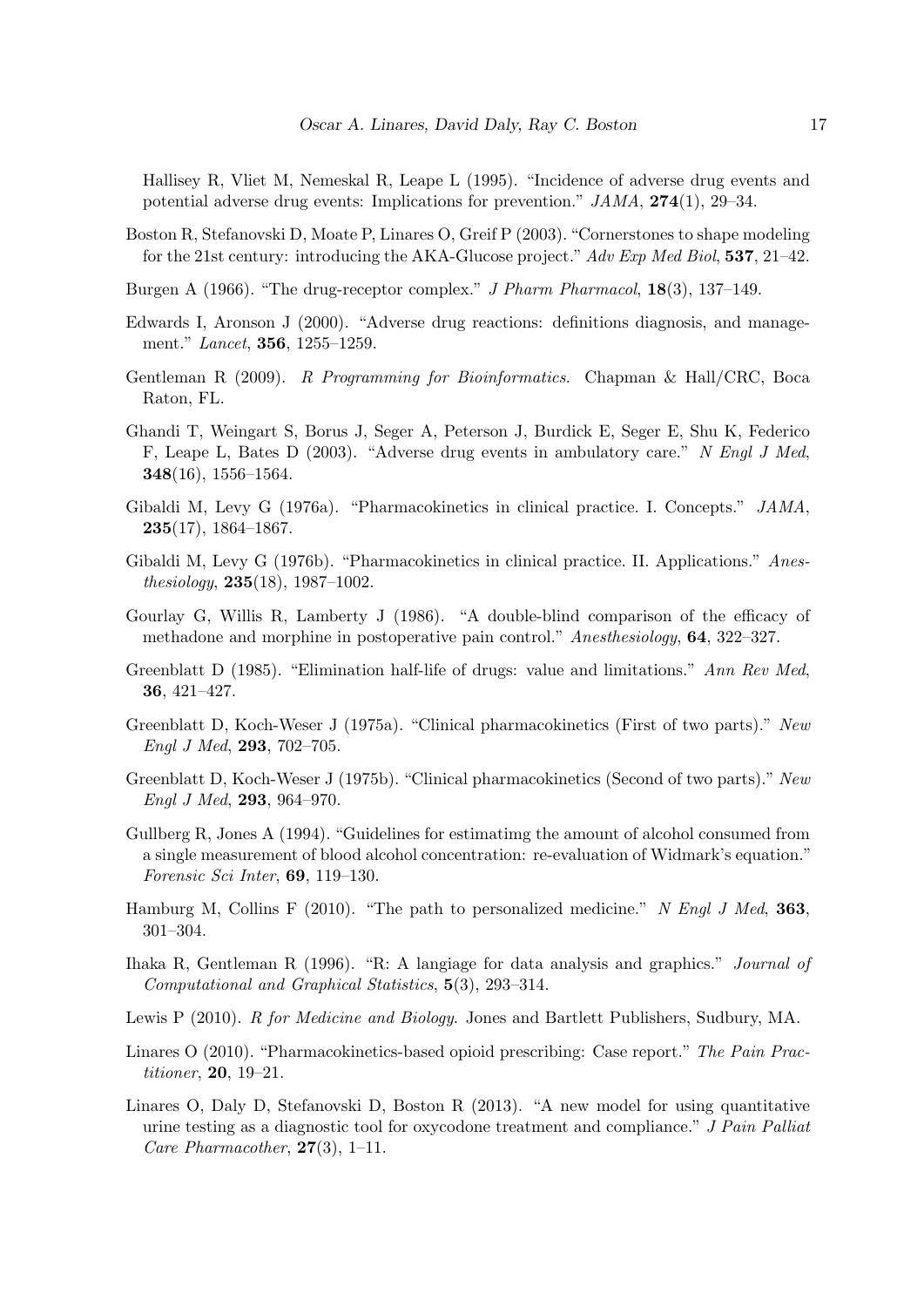- <span id="page-17-3"></span>Linares O, Linares A (2011). "Computational opioid prescribing: A novel application of clinical pharmacokinetics." J Pain Palliat Care Pharmacother, 25, 125–135.
- <span id="page-17-13"></span>Linares O, Zech L, Jacquez J, Rosen S, Sanfield J, Morrow L, Supiano M, Halter J (1988). "Effect of sodium-restricted diet and posture on norepinephrine kinetics in humans."  $Am J$ Physiol (Endocrinol Metab 17), 27, E222–E230.
- <span id="page-17-6"></span>McDonald C (1976). "Protocol-based computer reminders, the quality of care and the nonperfectibility of man."  $N$  Engl J Med, 295, 1351–1355.
- <span id="page-17-15"></span>Mehvar R (1998). "Pharmacokinetic-based design and modification of dosage regimens." Am J Pharmaceut Educ, 62, 189–195.
- <span id="page-17-1"></span>Millard S, Krause A (2001). Applied Statistics in the Pharmaceutical Industry. Springer, New York, NY.
- <span id="page-17-9"></span>Niazi S (1977). "Application of a programmable calculator in data fitting according to one and two compartment open models in clinical pharmacokinetics." Comput Programs Biomed, 7, 41–44.
- <span id="page-17-11"></span>Peck C, Conner D, Murphy M (1991). Bedside Clinical Pharmacokinetics: Simple Techniques for Individualizing Drug Therapy. Applied Therapeutics Inc., Vancouver, WA.
- <span id="page-17-7"></span>Perlin E, Taylor R, Peck C (1985). "Clinical pharmacokinetics: a simplified approach-Part I." J Natl Med Assoc, 77, 475–482.
- <span id="page-17-8"></span>Perlin E, Taylor R, Peck C (1986). "Clinical pharmacokinetics: a simplified approach-Part II." J Natl Med Assoc, 78, 835–842.
- <span id="page-17-0"></span>R Core Team (2013). R: A Language and Environment for Statistical Computing. R Foundation for Statistical Computing, Vienna, Austria. URL <http://www.R-project.org/>.
- <span id="page-17-4"></span>Rolfe S, Harper N (1995). "Ability of hospital doctors to calculate drug doses." *BMJ*, **310**, 1173–1174.
- <span id="page-17-5"></span>Rowe C, Koren T, Koren G (1998). "Errors by paediatric residents in calculating drug doses." Arch Dis Child, 79, 56–58.
- <span id="page-17-16"></span>Sawe J, Dahlstrom B, Paalzow L, Rane A (1981). "Morphine kinetics in cancer patients." Clin Pharm Ther, 30, 629–635.
- <span id="page-17-2"></span>Thomson A (2003). "Individualization of drug dosage—past, present and future." Klinische Pharmazie, 26(5), 150–152.
- <span id="page-17-14"></span>Tothfalusi L, Endrenyi L (2003). "Estimation of  $C_{\text{max}}$  and  $T_{\text{max}}$  in populations after single and multiple drug administrations." J Pharmacokinet Pharmacodyn, 30(5), 363–385.
- <span id="page-17-12"></span>Tozer T, Rowland M (2006). Introduction to Pharmacokinetics and Pharmacodynamics: The Quantitative Basis of Drug Therapy. Lippincott Williams & Wilkins, Philadelphia, PA.
- <span id="page-17-10"></span>Walton R, Dovey S, Harvey E, Freemantle N (1999). "Computer support for determining drug dose: systematic review and meta-analysis." BMJ, 318, 984–990.